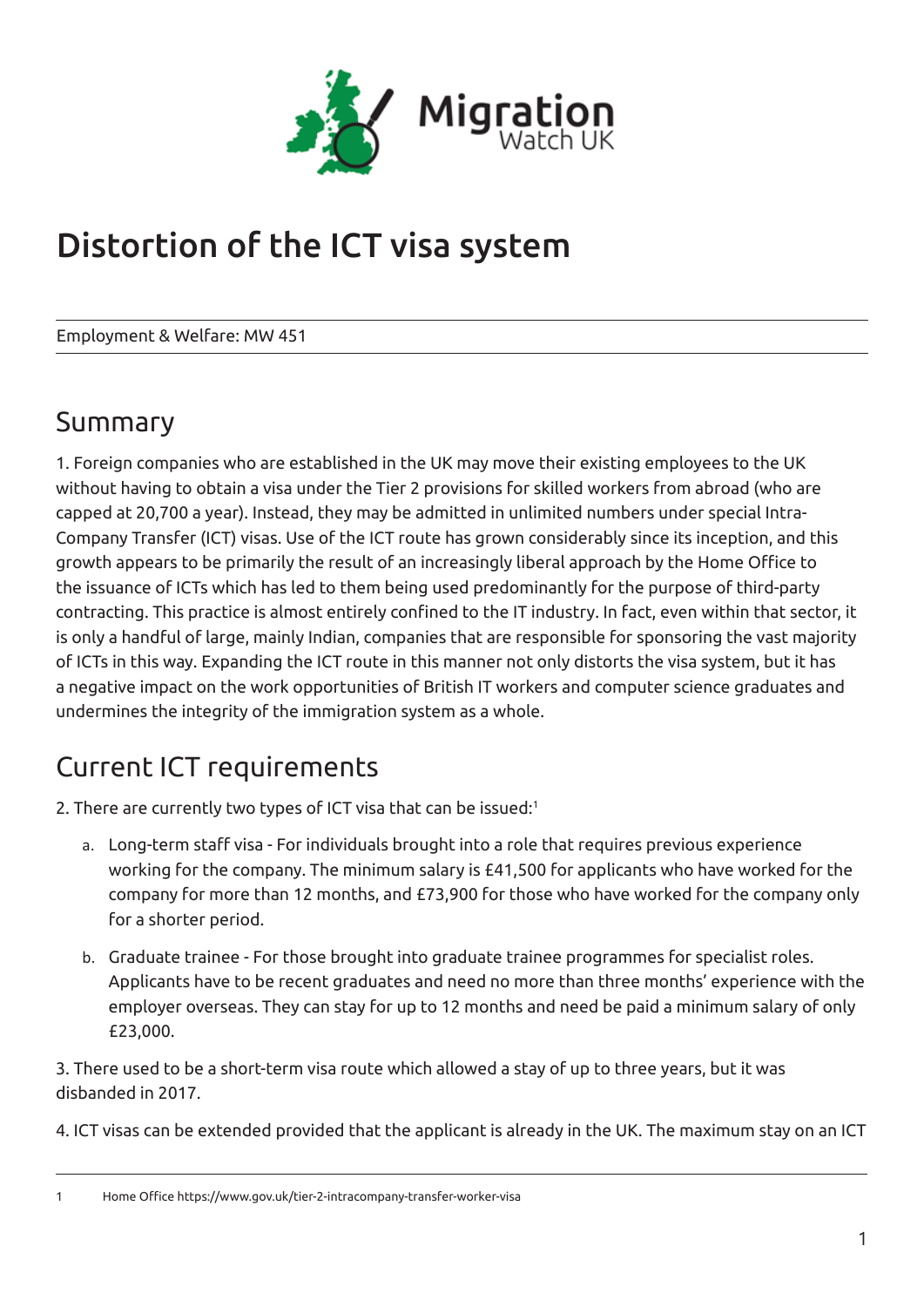visa for long-term staff earning more than £120,000 a year is nine years. For those earning less it is five years and one month.

The Home Office licenses organisations to sponsor ICT visa applications.<sup>2</sup>

# Recent changes to ICT criteria

5. The Migration Advisory Committee (MAC) first raised concerns about ICTs in 2009 and, among much else, strongly recommended that the Government consider improving enforcement and transparency around the ICT route to prevent it being used outside of its intended purpose. The government responded by blocking the use of the ICT route as a path to permanent residency and extending the necessary qualifying period for working with the company overseas to 12 months, but these modifications to the route did nothing to slow down the number being issued nor their use for thirdparty contracting.

6. In its second review of the Tier 2 visa system (December 2015)<sup>3</sup>, the MAC said that the conventional ICT route was economically beneficial for the UK, but highlighted serious concerns about thirdparty contracting and its undercutting of UK resident workers of equivalent quality. They said "if the government wishes to significantly restrict the numbers of visas issued to skilled migrants, there is a strong rationale for focusing on the numbers of migrant workers making third-party contracting use of the intra-company transfer route." The committee made a number of recommendations including:

- a. Carrying out an in-depth review of the skills shortages within the IT sector and the impact of immigration on this
- b. Extending the qualifying period of having to work for the company overseas before being able to obtain an ICT from 12 months to two years.
- c. Creating a separate route for third-party contracting within the ICT framework.
- d. Requiring the sponsor to explain exactly why they want to bring the individual into the UK and the exact role they will be performing

They also considered a Resident Labour Market Test to the third-party contracting route and applying a limit on the proportion of Tier 2 migrants in each organisation, although it did not include these as recommendations in the report.

7. In response to the MAC report, new ICT rules came into effect in April 2017. The short-term ICT visa route was disbanded altogether and a health surcharge was made payable for ICTs for the first time. However, most MAC recommendation were not implemented, and certain restrictions were actually loosened including reducing to zero the time necessary to have worked overseas if earning above £73,900 and expanding the maximum number of graduate trainee ICTs within a company from five to 20. Consequently, the major deficiencies of the ICT visa route remain in place and there is seemingly little political will, if any, to rectify them.

<sup>2</sup> Home Office https://assets.publishing.service.gov.uk/government/uploads/system/uploads/attachment\_data/file/715173/2018-06- 11\_Tier\_2\_5\_Register\_of\_Sponsors.pdf

<sup>3</sup> MAC Tier 2 report, 2016 https://assets.publishing.service.gov.uk/government/uploads/system/uploads/attachment\_data/file/493039/ Tier\_2\_Report\_Review\_Version\_for\_Publishing\_FINAL.pdf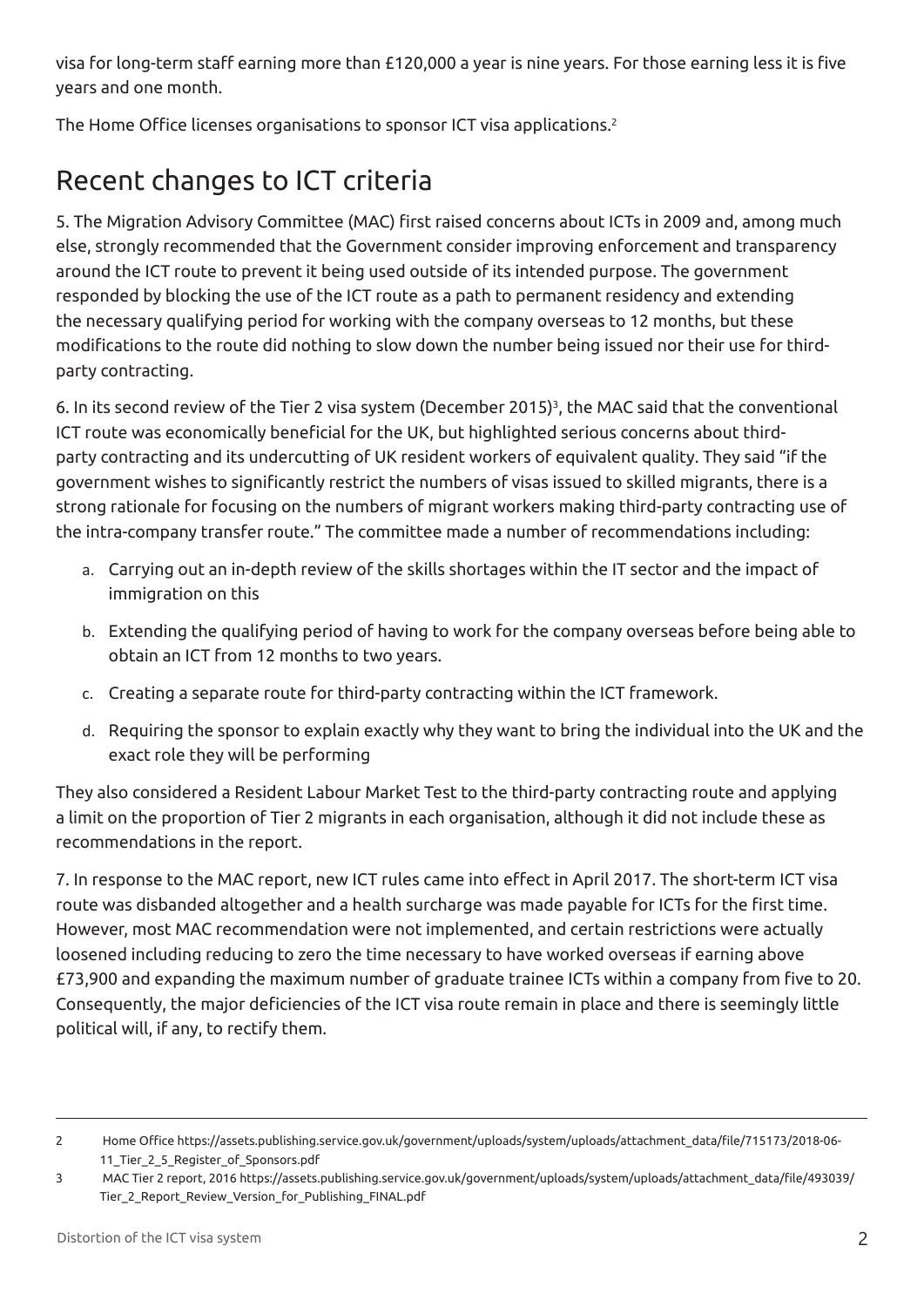# What is the problem?

8. In line with World Trade Organisation GATS protocols, ICTs must be permitted for up to three years and graduate trainee schemes for up to a year. The fact that the UK allows for certain ICT transferees to come for up to nine years therefore exceeds international obligations. Furthermore, the MAC does not consider third-party contracting as one of the original reasons for which the ICT visa route was established.4 The Government's loosening of the criteria on which ICT visas can be issued has encouraged the use of this route by third-party contractors. It would be perfectly feasible under international law to prevent ICTs being used in such a way.

9. The short-term visa route was the means by which most client contract ICTs were issued until it was closed last year. However, closing the route did not significantly impact the number of ICTs issued overall. Instead, there was an upswing in the long-term ICTs issued which suggests that those who would otherwise have been sponsored as short-term ICTs were simply issued long-term ICTs instead (see fig.1)



Fig. $1<sup>5</sup>$ 

#### **Taxes and allowances**

10. ICT transferees receive very favourable tax breaks and allowances that the MAC has identified as being beneficial to both the employer and worker, but which also make it cheaper to employ an immigrant worker than a resident one.6 Under UK tax law, National Insurance contributions are not payable for the first 52 weeks of residence in the UK.<sup>7</sup> This applies to both employee and employer. There

7 Home Office https://www.gov.uk/tax-come-to-uk

<sup>4</sup> MAC Tier 2 report, 2009 https://assets.publishing.service.gov.uk/government/uploads/system/uploads/attachment\_data/file/257266/ mac-august-09.pdf

<sup>5</sup> Home Office immigration statistics https://www.gov.uk/government/publications/immigration-statistics-october-to-december-2017/ why-do-people-come-to-the-uk-2-to-work

<sup>6</sup> MAC Tier 2 report, 2016 https://assets.publishing.service.gov.uk/government/uploads/system/uploads/attachment\_data/file/493039/ Tier\_2\_Report\_Review\_Version\_for\_Publishing\_FINAL.pdf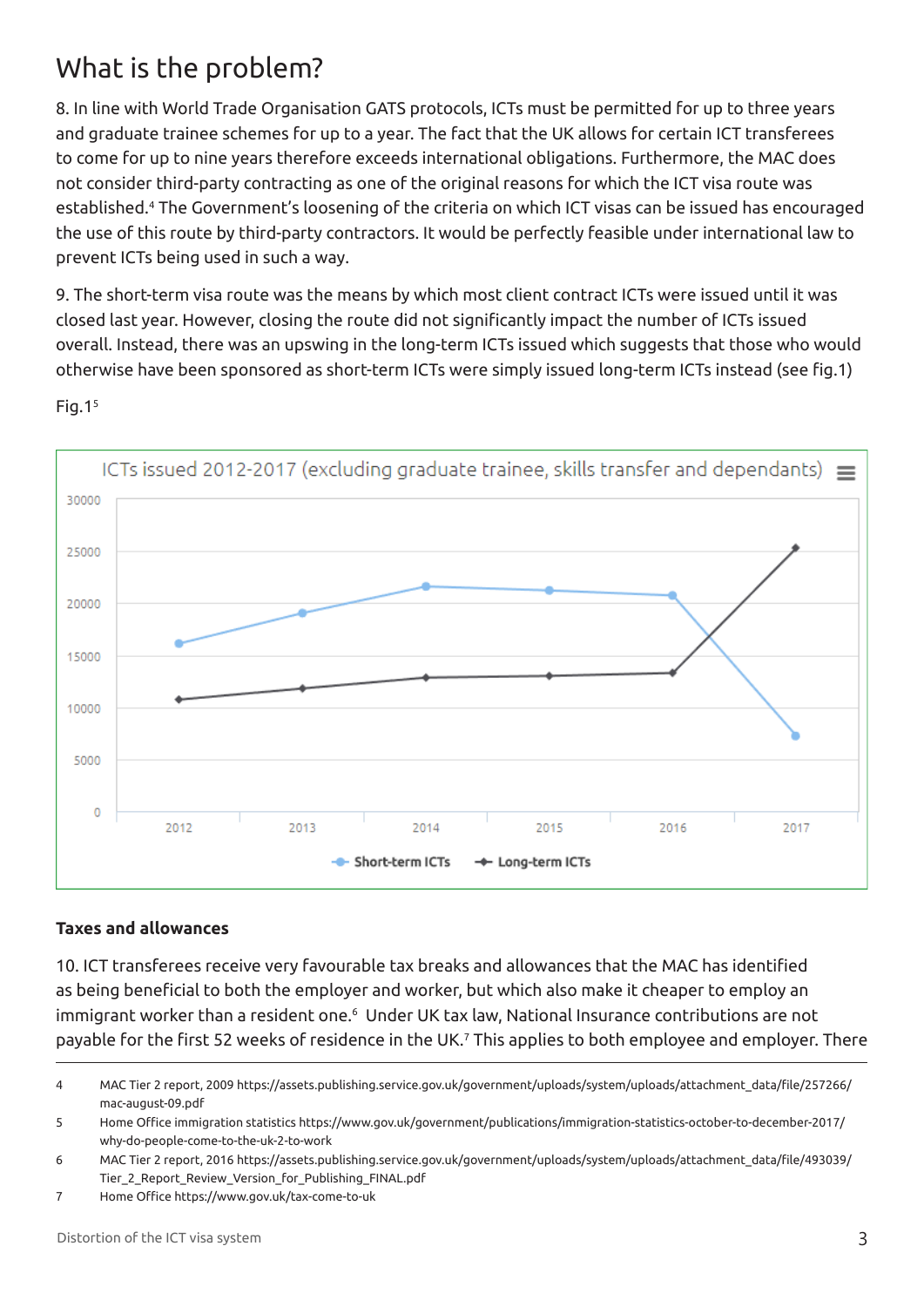is anecdotal evidence that some ICTs are being brought into the UK for just short of this period and then being transferred elsewhere within the EU. This practice of moving ICTs around within the EU also means that some do not remain long enough in the UK to qualify for 'domiciled' status and are thus not responsible for income tax either.

11. Although tightened up in April 2017, ICTs can still receive an accommodation allowance as part of their salary. This is a maximum of 30% of salary for long-term ICTs and 40% for graduate trainees. In addition, business expenses for travel, accommodation and subsistence are exempt from income tax for the first 24 months of a posting. Giving evidence to the MAC, some partners suggested that the stated value of these allowances might exceed their actual value. The MAC concluded that "there is a high risk that these provisions are enabling employers to benefit from significant cost savings when employing intra-company transfers compared to UK workers."

#### **Salary threshold**

12. The minimum salary for ICTs is currently £41,500. The MAC report (2015) decided that this was a suitable proxy for the earnings of senior managers and specialists. However, there are a number of problems with it:

- a. The MAC determined this figure on the basis that it should apply to both short-term and longterm ICTs. It predicted that 72% of all third-party contracting ICTs would fall beneath £41,500 and thus be affected by the change. However, it has been shown above that the short-term route was closed entirely in 2017 and yet the number of ICTs issued overall was barely diminished, suggesting the threshold is too low to deter companies using ICTs in this way.
- b. Considering the ICT tax breaks mentioned above, a UK resident would have to be earning considerably more than £41,500 in order to obtain the same net pay as an ICT transferee (at least in their first year of residence).
- c. While matching quite closely the occupational salary rates established by the Home Office,<sup>8</sup> the threshold is not necessarily aligned with the actual UK labour market rate for a number of IT roles (see fig.2 below). This is in part due to the fact that consultancy type work (which is common among IT specialists) is generally paid higher than the going rate for a given occupation and this is not accounted for in Home Office calculations.<sup>9</sup>

<sup>8</sup> Immigration Rules Appendix J: codes of practice for skilled work https://www.gov.uk/guidance/immigration-rules/immigration-rulesappendix-j-codes-of-practice-for-skilled-work

<sup>9</sup> MAC Tier 2 report, 2016 https://assets.publishing.service.gov.uk/government/uploads/system/uploads/attachment\_data/file/493039/ Tier\_2\_Report\_Review\_Version\_for\_Publishing\_FINAL.pdf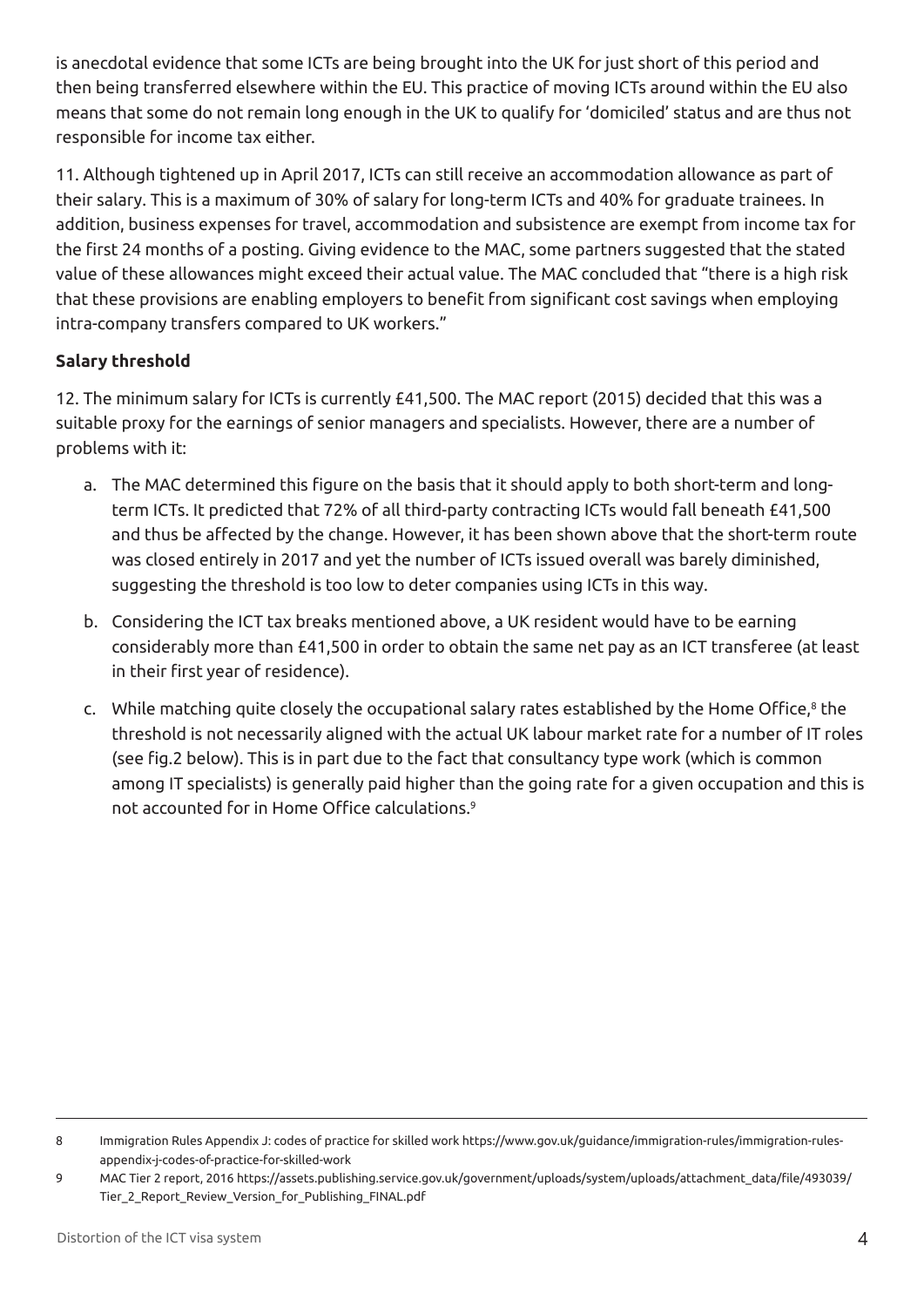

#### **Replacement for Tier 2 General**

13. In 1992, 7,185 ICT visas were issued. This was 26.7% of all work permits issued in that year. In the twenty-five years since then, the number of work permits issued has gone up approximately threefold, while ICTs have increased by a multiple of about eight (see fig.3 below). As ICTs are unlimited and not conditional on a Resident Labour Market Test, it would seem that their increasing proportion of work permits is due to their being used by some companies as an alternative to applying for Tier 2 (General) visas which are restricted to 20,700 a year.

<sup>10</sup> Market rates calculated from the average salary rates given for each occupation on the job websites indeed.com and payscale.com (12- 13th June, 2018). Accessed from https://www.indeed.co.uk/ and https://www.payscale.com/research/UK/Country=United\_Kingdom/ Salary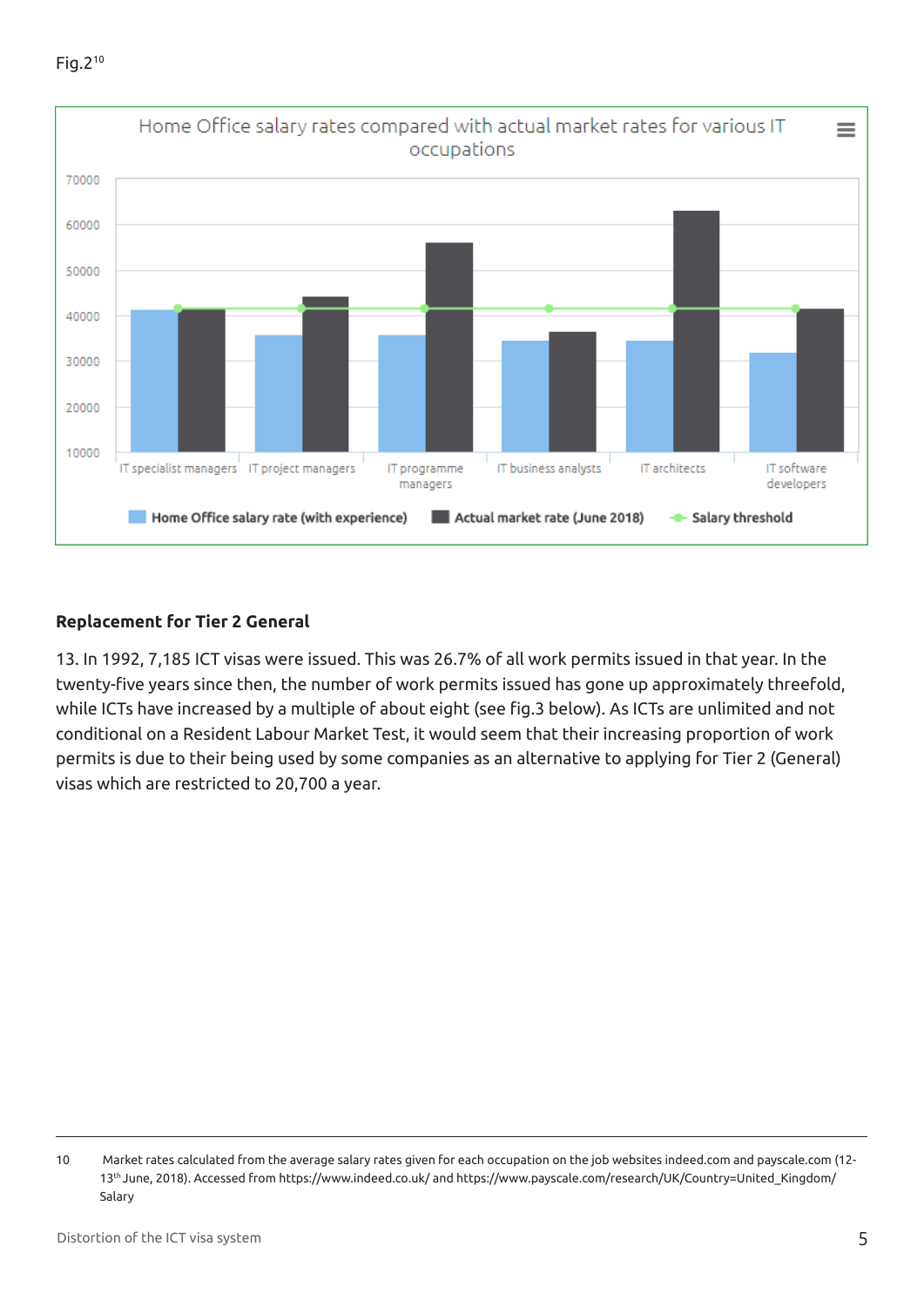



#### **Third-party contracting**

14. The MAC identified this area of ICTs as being problematic and most in need of redress as client contract ICTs constitute the majority of all ICTs issued. The third-party contracting route involves multinational companies obtaining contracts (usually in the IT sector) from UK-based private companies or public sector organisations and delivering those contracts by bringing a workforce from another country (usually India – see fig.4 below) to the UK.

15. The MAC identified this use of the ICT route as providing much less positive economic impact than the conventional route. The salient points raised by the MAC are given below: 12

- a. "intra-company transferees coming in under a third-party contract are paid significantly less than within the conventional use of the route, suggesting they do not possess such highly specialised skills." The median salary for the conventional long-term use of the ICT route was £70,000, whereas the median salary for third party long-term use of the route was only £47,652 (nearly a third lower).
- b. "there is undercutting of the domestic labour market in the sense that salaries being paid to intracompany transferees are below what would have to be paid to UK resident workers of equivalent quality.
- c. The MAC has "not seen evidence that the third-party contracting use of the intra-company transfer route is contributing to the stock of IT skills within the resident UK workforce."

<sup>11</sup> Combined data from MAC Tier 2 report, 2009 https://assets.publishing.service.gov.uk/government/uploads/system/uploads/ attachment\_data/file/257266/mac-august-09.pdf and Home Office immigration statistics https://www.gov.uk/government/publications/ immigration-statistics-october-to-december-2017/why-do-people-come-to-the-uk-2-to-work

<sup>12</sup> MAC Tier 2 report, 2016 https://assets.publishing.service.gov.uk/government/uploads/system/uploads/attachment\_data/file/493039/ Tier\_2\_Report\_Review\_Version\_for\_Publishing\_FINAL.pdf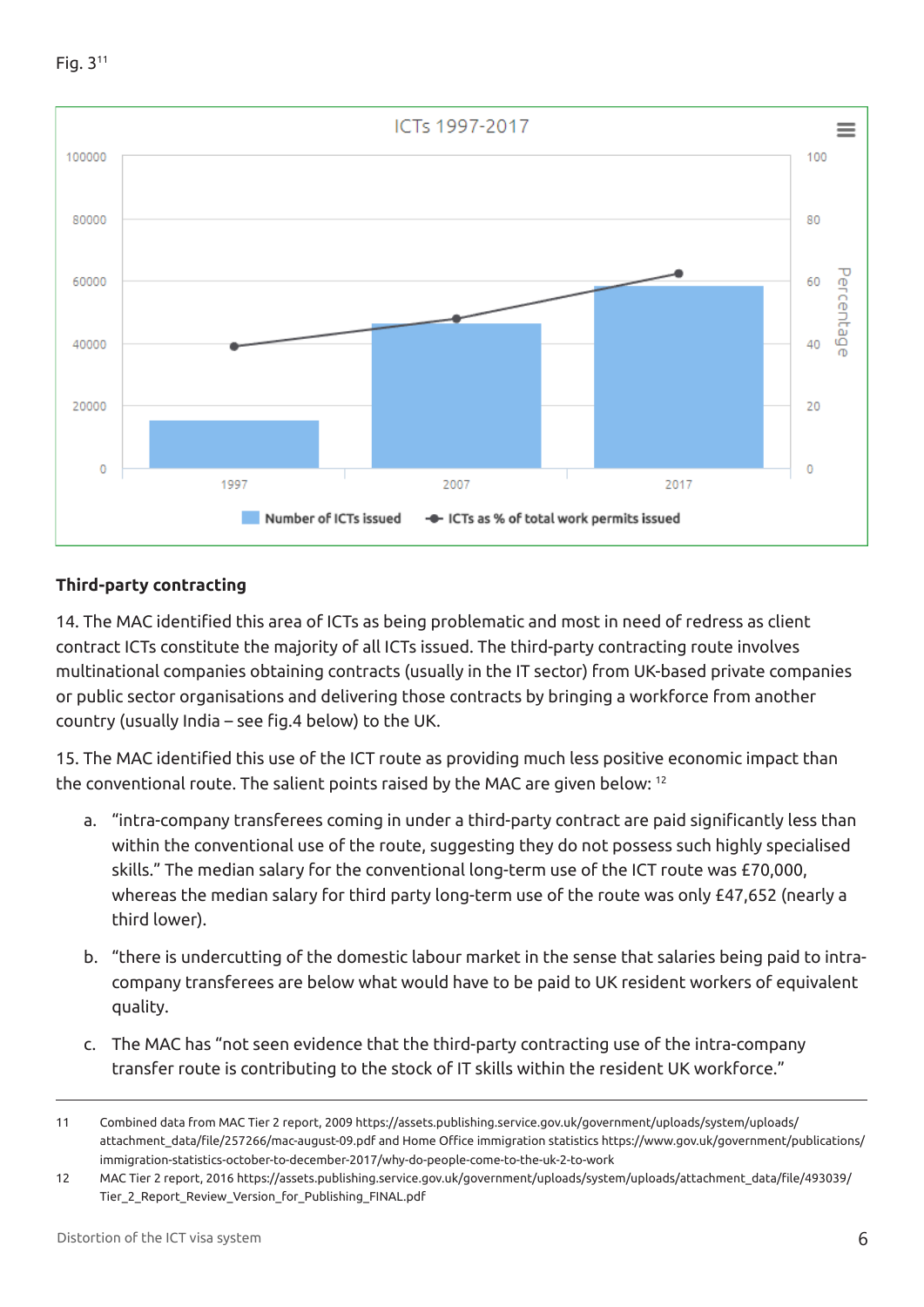d. "inflows of IT workers of this magnitude… have been going on for years, suggesting a more structural skills issue in the UK."



 $Fig.4<sup>13</sup>$ 

16. Data available for the period 2013-2017 show that only a handful of companies are responsible for a significant proportion of all ICTs issued. In 2017, Home Office Data shows that 39,303 ICTs were used in the period January 1st – December 31st (excluding dependents).14 Of those, 35,385 (90%) were used by the 644 companies that sponsored five or more ICT visas. Only 8 of those companies used over 1,000 ICTs compared to 434 companies which used 5-19 ICTs (see fig.5).

<sup>13</sup> Home Office immigration statistics https://www.gov.uk/government/publications/immigration-statistics-october-to-december-2017/ why-do-people-come-to-the-uk-2-to-work

<sup>14</sup> It is important to note that 32,848 of these were entry clearance visas, the remainder would have consisted of extensions to current ICT visas or transfers from other visa categories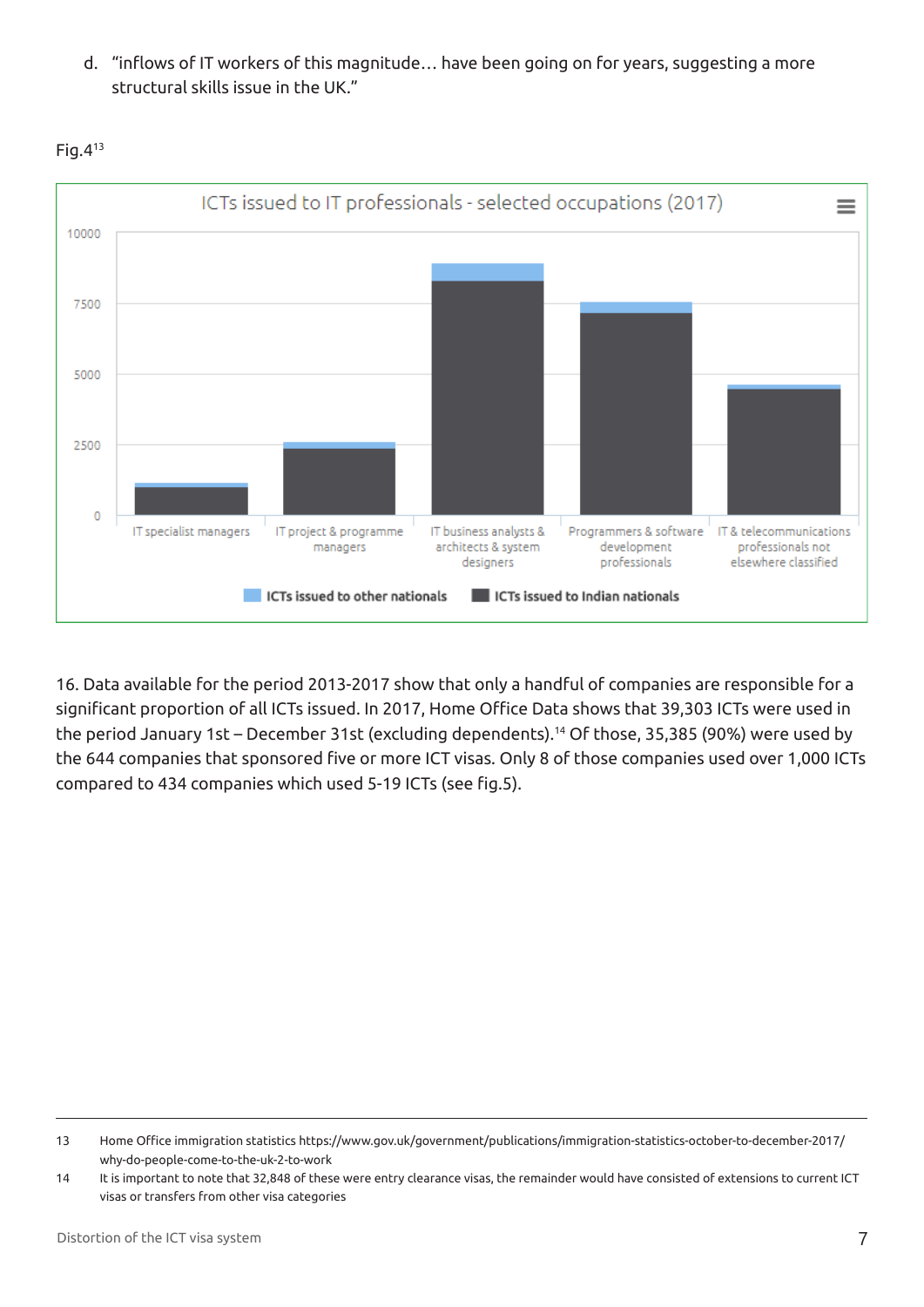

17. Of all ICTs issued by these 644 companies, 23,440 (66.2%) were for client contracts, of which 17,035 (72.7%) were used by the 8 companies using 1,000 ICTs or more. Fig.6 shows that there is a direct relationship between the scale of a company's issue of ICTs and the likelihood of their being used for the purpose of third-party contracting.

#### Fig.616



15 Data obtained from Home Office in response to FOI requests

#### 16 Ibid.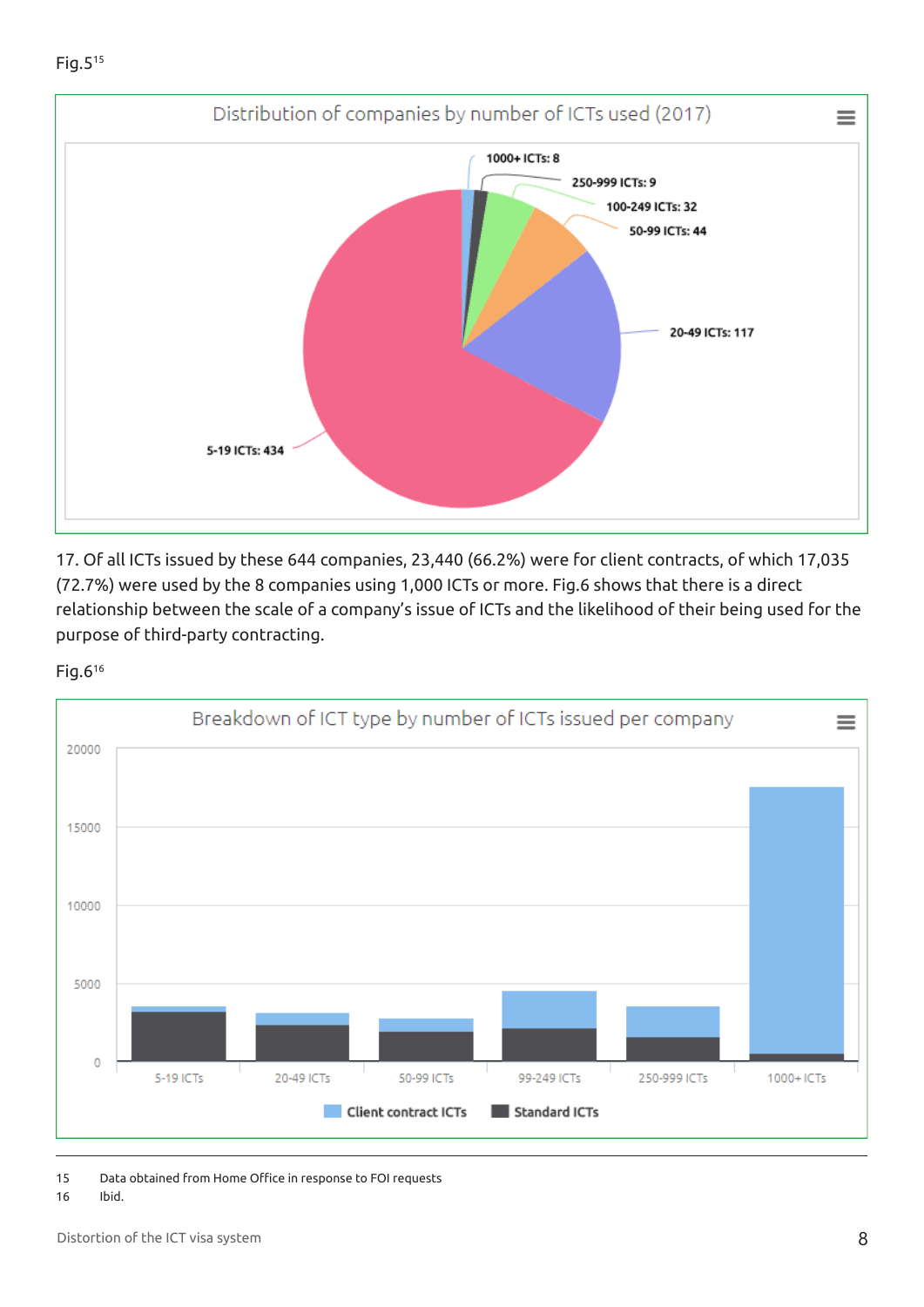18. Thus, not only are a handful of companies therefore responsible for a significant proportion of all third-party ICTs being issued, but of the 32 companies that consistently used at least 50 ICTs of which at least 50% were for third-party contracting in each year over the period 2013-17, half are headquartered in India (see Fig.7 below)

#### Fig.717



19. Those 16 Indian companies issued 13,300 client contract ICT visas in 2017, That is just under a third of all ICT visas for all purposes issued that year (excluding dependents). The single-most prolific company was Tata Consultancy Services which used 6,285 ICTs overall, of which 6,205 (98.7%) were for third-party contracting (see Fig.8).

<sup>17</sup> Data derived from data tables provided by the Home Office in response to FOI requests. A list of the 31 companies is provided in Annex A.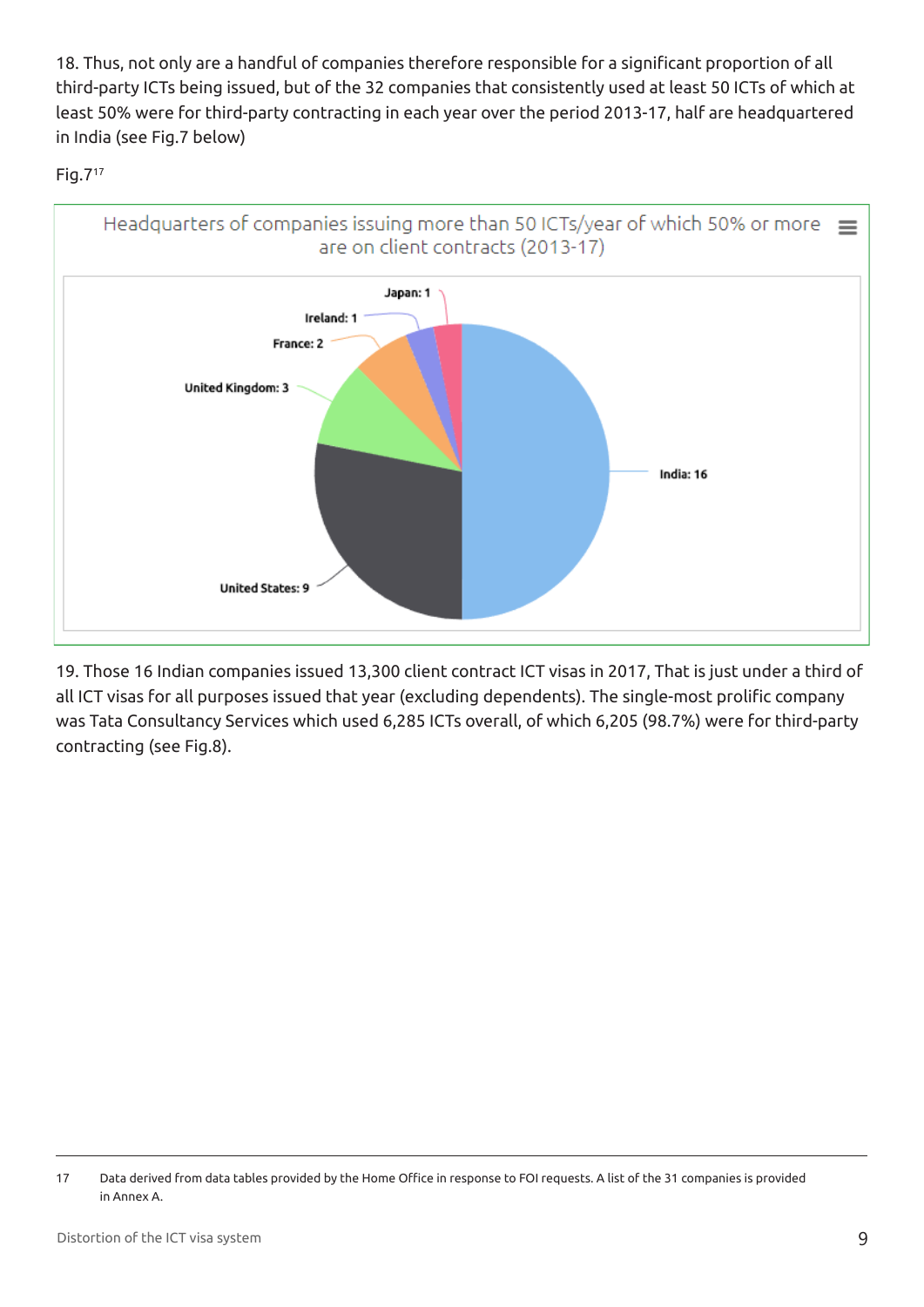$Fig. 8<sup>18</sup>$ 



### ICT visa as a path to settlement

20. Since 2010, the ICT visa has not been able to contribute towards obtaining indefinite leave to remain. However, of the 2011 cohort of those who first arrived in the UK on an ICT visa (the only cohort for which data is so far available), 3,979 had obtained settlement or leave to remain five years after receiving their visa.19 It is likely that others may have done so since 2016 or will yet do so. If we applied this rate to subsequent cohorts entering the UK up to 2017,<sup>20</sup> then we can expect that tens of thousands of people who arrived on ICTs in the period 2012-17 would likely obtain settlement or leave to remain upon being here for five years. To this must be added those who might obtain settlement or leave to remain after being here for more than five years, including those whose ICT visa is valid for up to nine years. The route may not in theory contribute towards settlement, but the sheer numbers of ICTs being issued means that the numbers likely to end up settling are not insignificant.

### Recommendations

21. In order to reform the ICT system so that it is no longer possible to use it in the manner explored by this paper, a number of changes should be made to the system.

a. The ICT salary threshold should be increased to more accurately reflect the going rate for IT workers in the UK labour market.

<sup>18</sup> Data derived from data tables provided by the Home Office in response to FOI requests.

<sup>19</sup> Home Office Migrant Journey Statistics https://www.gov.uk/government/publications/statistics-on-changes-in-migrants-visa-and-leavestatus-2016/statistics-on-changes-in-migrants-visa-and-leave-status-2016

<sup>20</sup> In 2011, 40,644 people were granted entry clearance to the UK on an ICT visa. However, 11% of these had already been in the UK on an alternative visa route or another ICT and therefore were excluded from the 2011 cohort as they were not new migrants. The following calculations for 2012-17 are based on an assumption that the proportion of ICTs obtaining entry clearance who were first-time migrants remained the same over the whole period.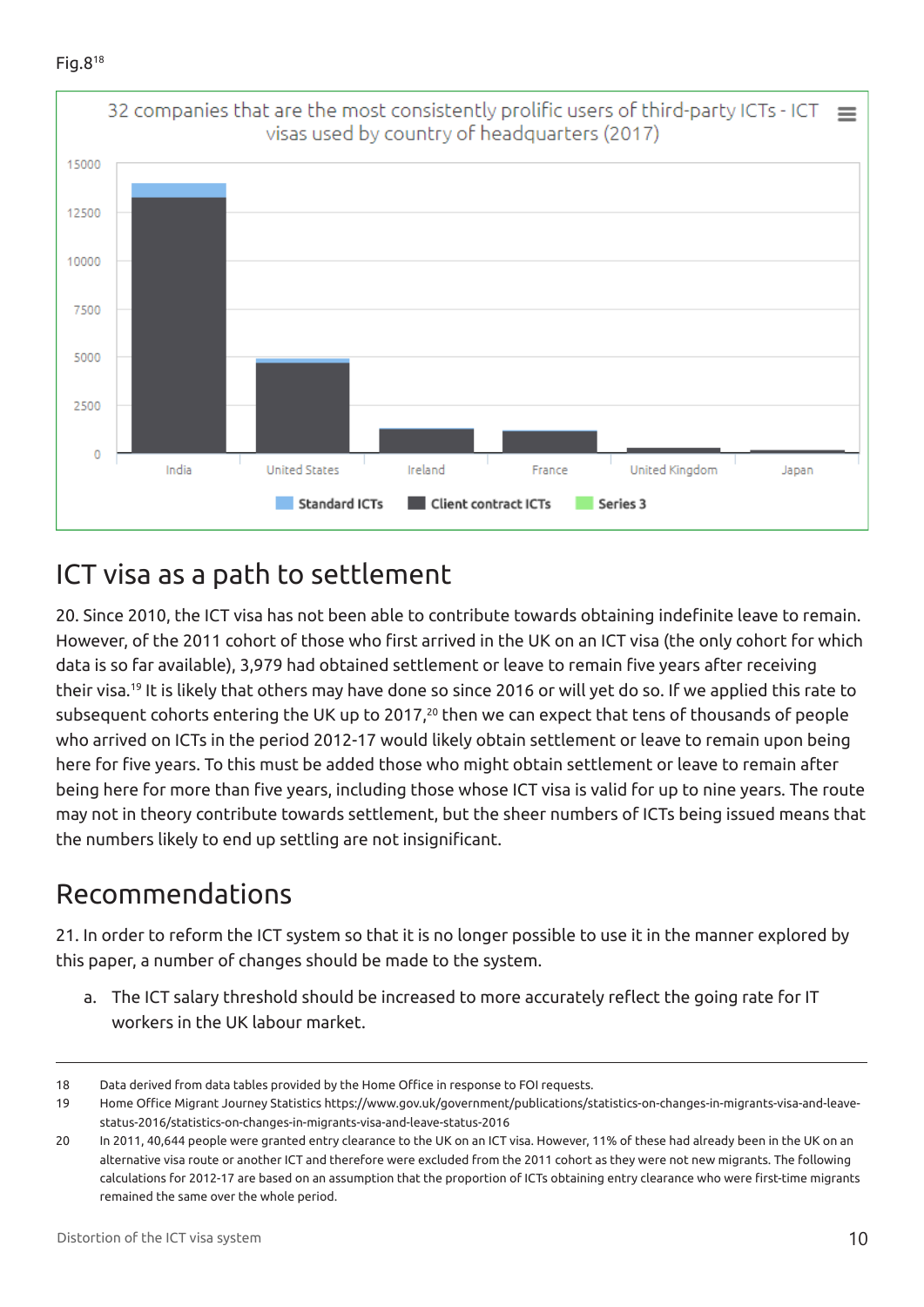- b. Allowances should not be allowed to contribute towards the salary threshold.
- c. Third-party contractors must conduct a Resident Labour Market Test and fill as many positions as possible from that prior to sponsoring ICTs to make up the shortfall
- d. In the event that a role requires specialised in-company knowledge, a company must prove that there is no capacity within its UK-based operation to perform the function before sponsoring an ICT
- e. ICTs should pay income tax and National Insurance contributions regardless of how short the period for which they are in the UK
- f. Companies employing over 50% of their ICTs on client contracts should expect to be investigated annually by the Home Office to ensure that transferees are fulfilling the role stated on their visa applications

### Conclusions

22. The use of the ICT route primarily for third-party contracting is clearly at odds with the original intention of the scheme which was to provide flexibility for senior staff of international companies with HQ or branches in the UK.

23. Allowing contractors to put in low bids for business on the basis that they can bring in people from abroad at a lower cost clearly undercuts competitors with a domestic workforce and affects the wages of professionals in that sector generally.